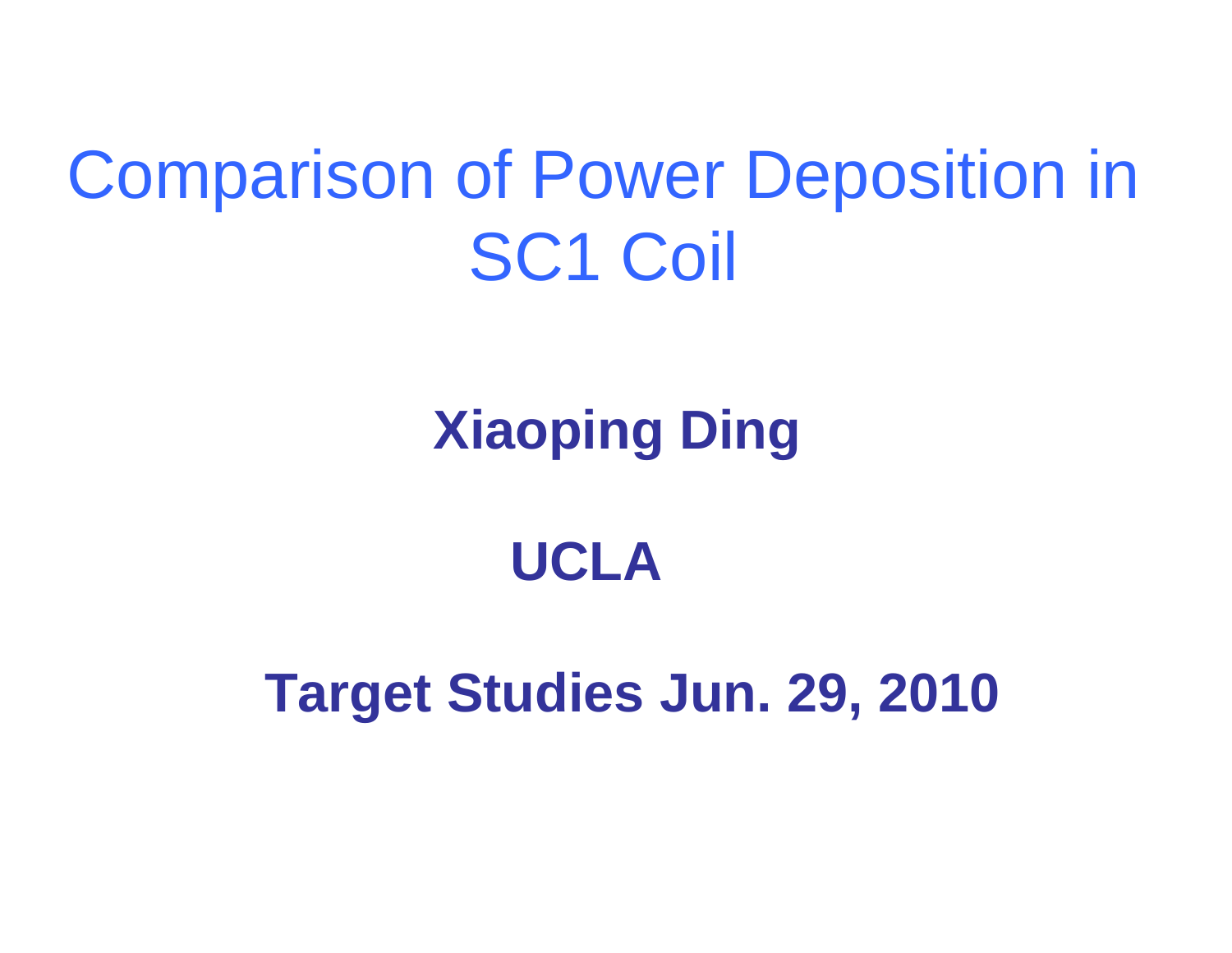### *Part 1: Vary Shielding Material*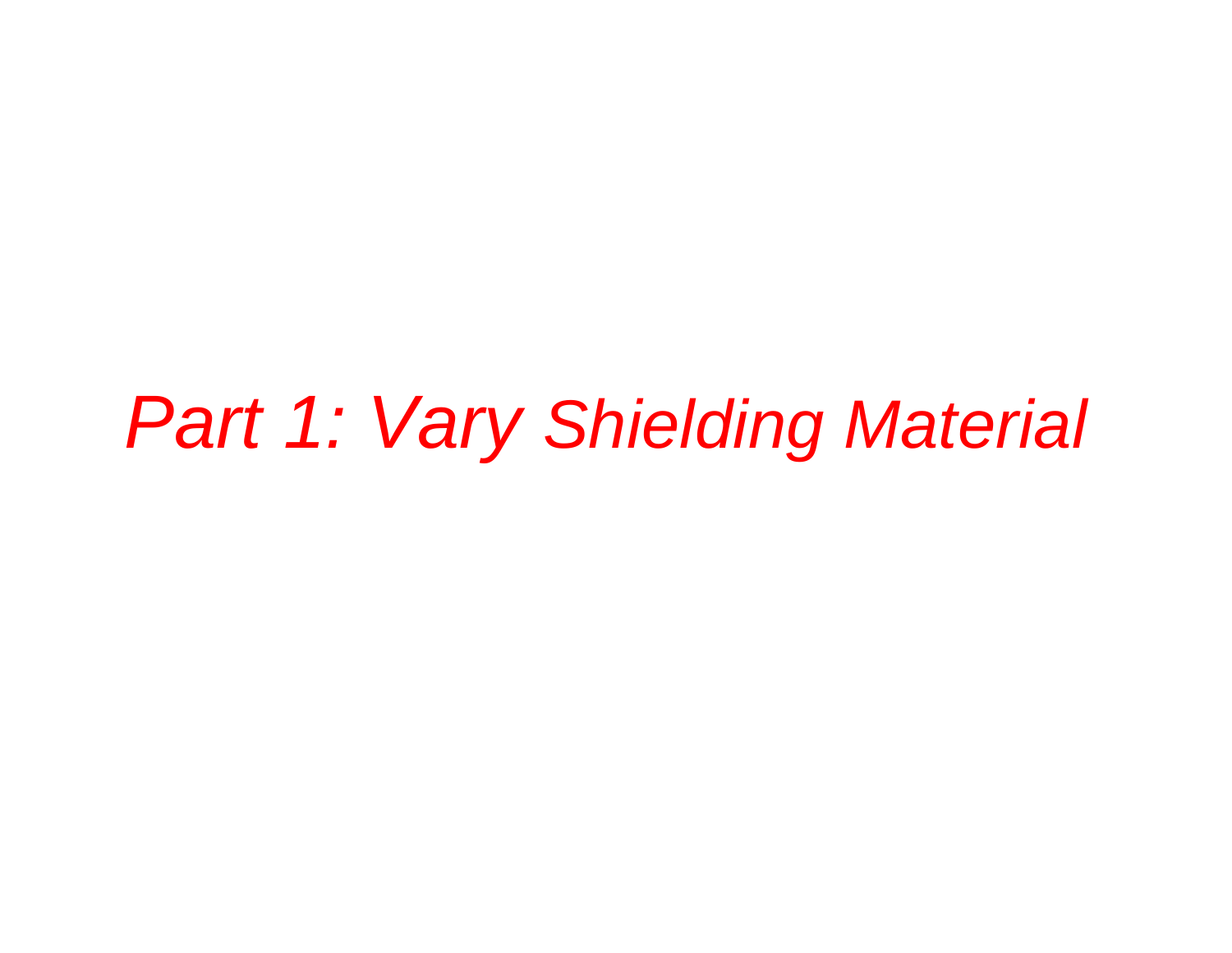## Part1: Introduction

- Using MARS15 to study energy deposition.
- Study II geometry and magnetic field map.
- Using optimized target parameters for Hg jet & Proton Beam.
- The number of particles in a given pulse of beam (4MW, 8GeV) is 3.125\*10<sup>15</sup> s<sup>-1</sup>.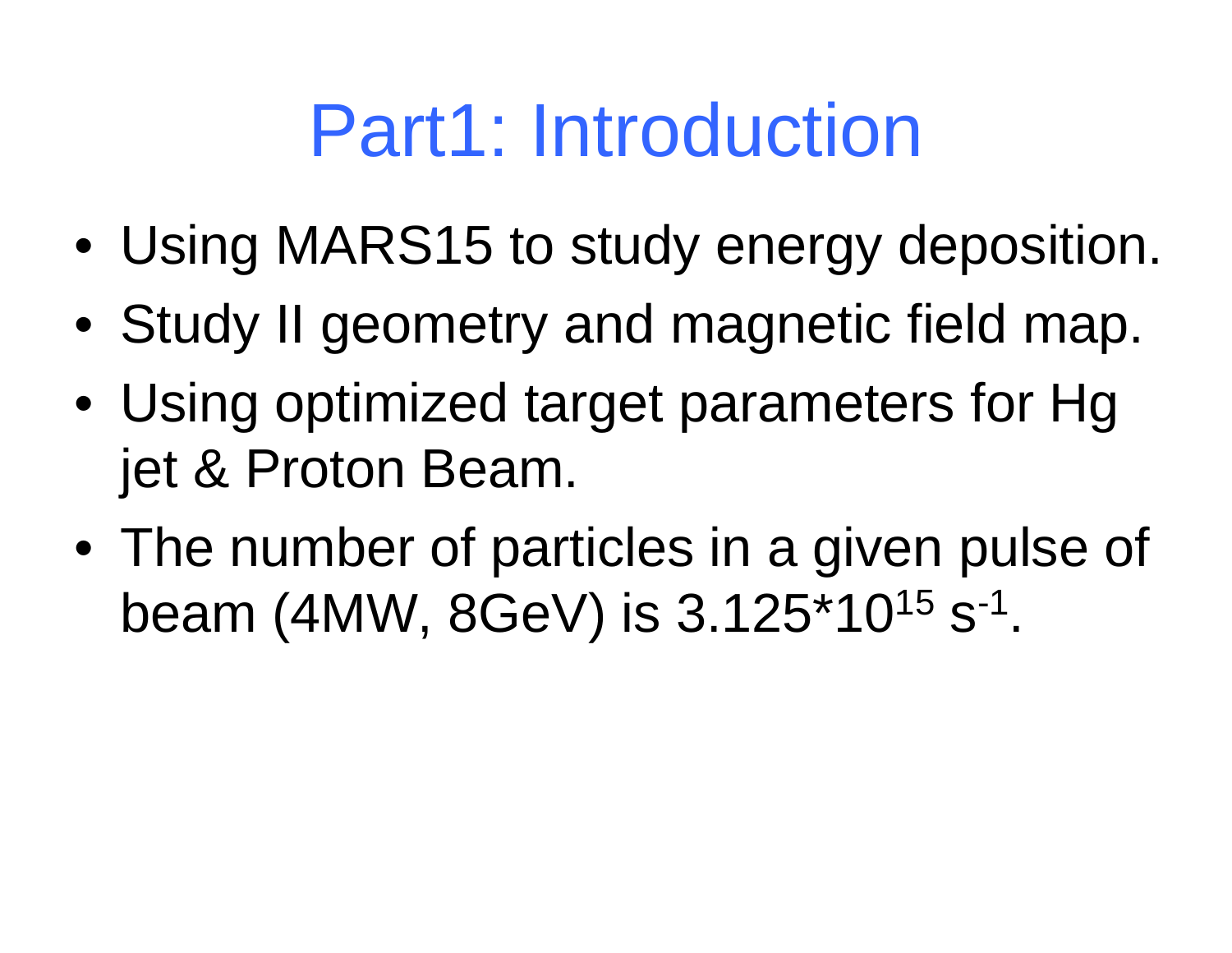### Part 1: Target Geometry



**BeWindow (z=600cm)**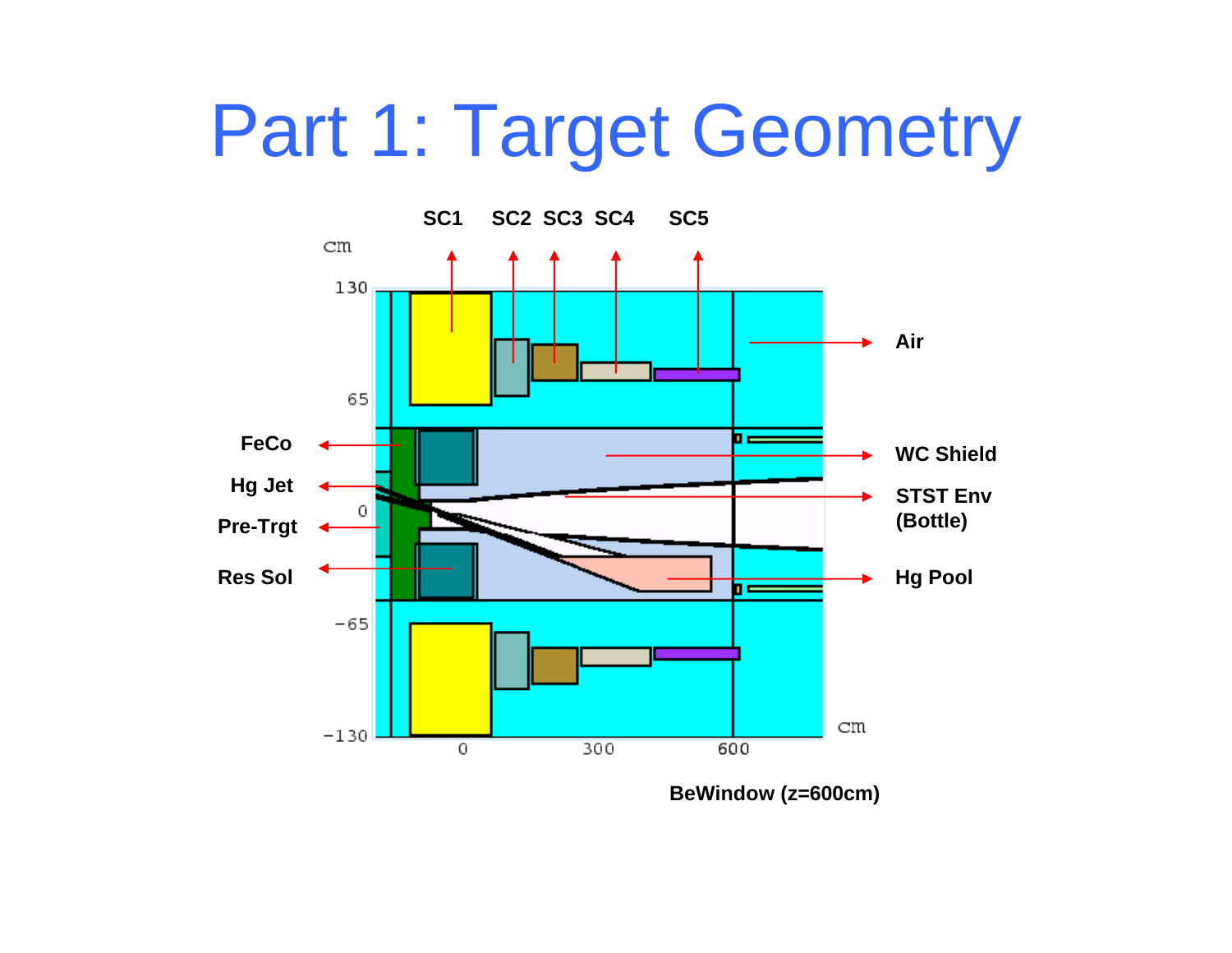# Part 1: Power Deposition in SC1

| <b>Shielding Material</b> | Energy Dep.<br>(GeV) | Power Dep.<br>(kW) |
|---------------------------|----------------------|--------------------|
| 80%WC+20%Water            | 4.956*10-2           | 24.780             |
| 100%HG                    | $6.623*10-2$         | 33.115             |
| 100%W                     | $4.121*10^{-2}$      | 20.605             |
| 60%W+40%HG                | 4.783*10-2           | 23.915             |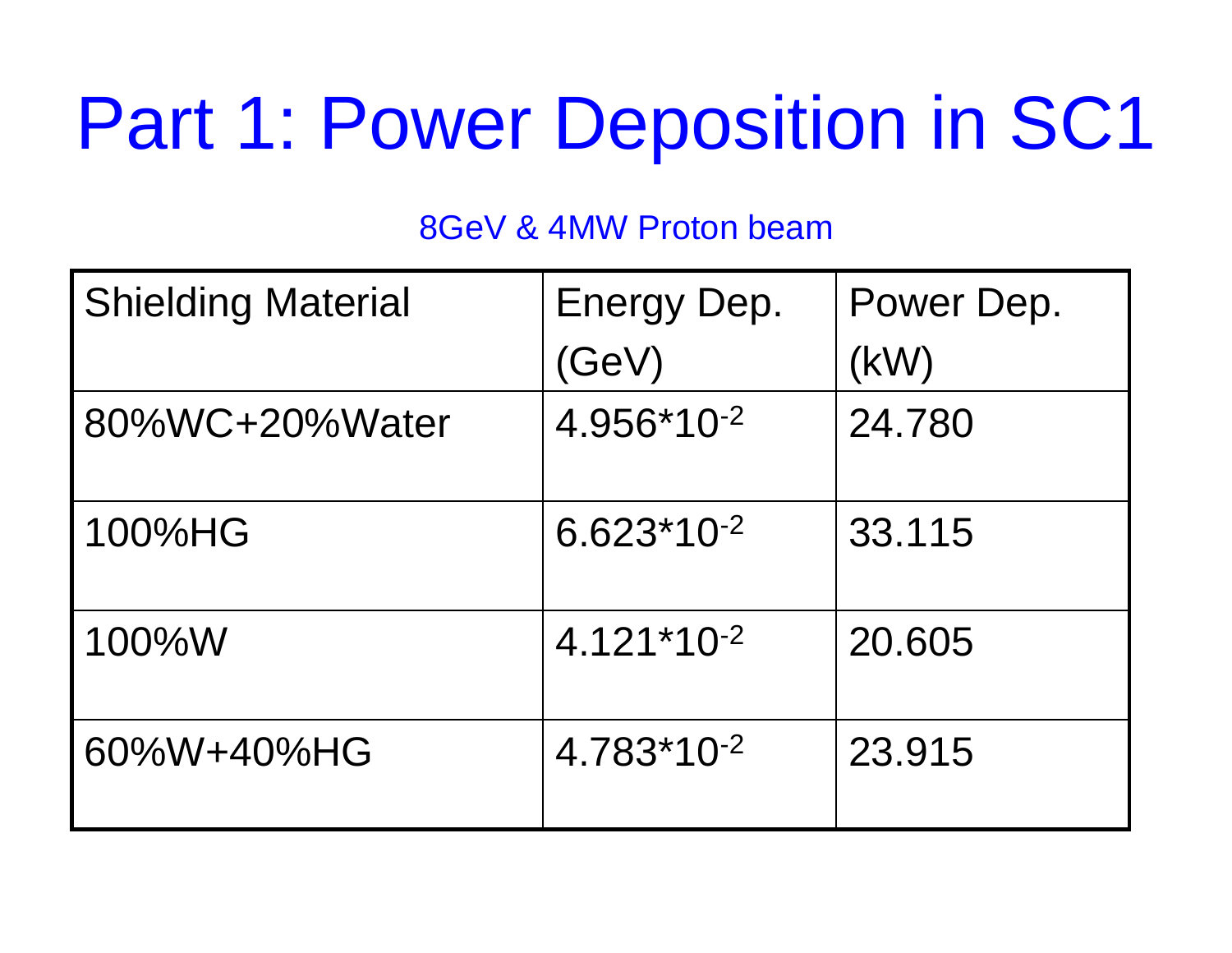## *Part 2: Beryllium Target*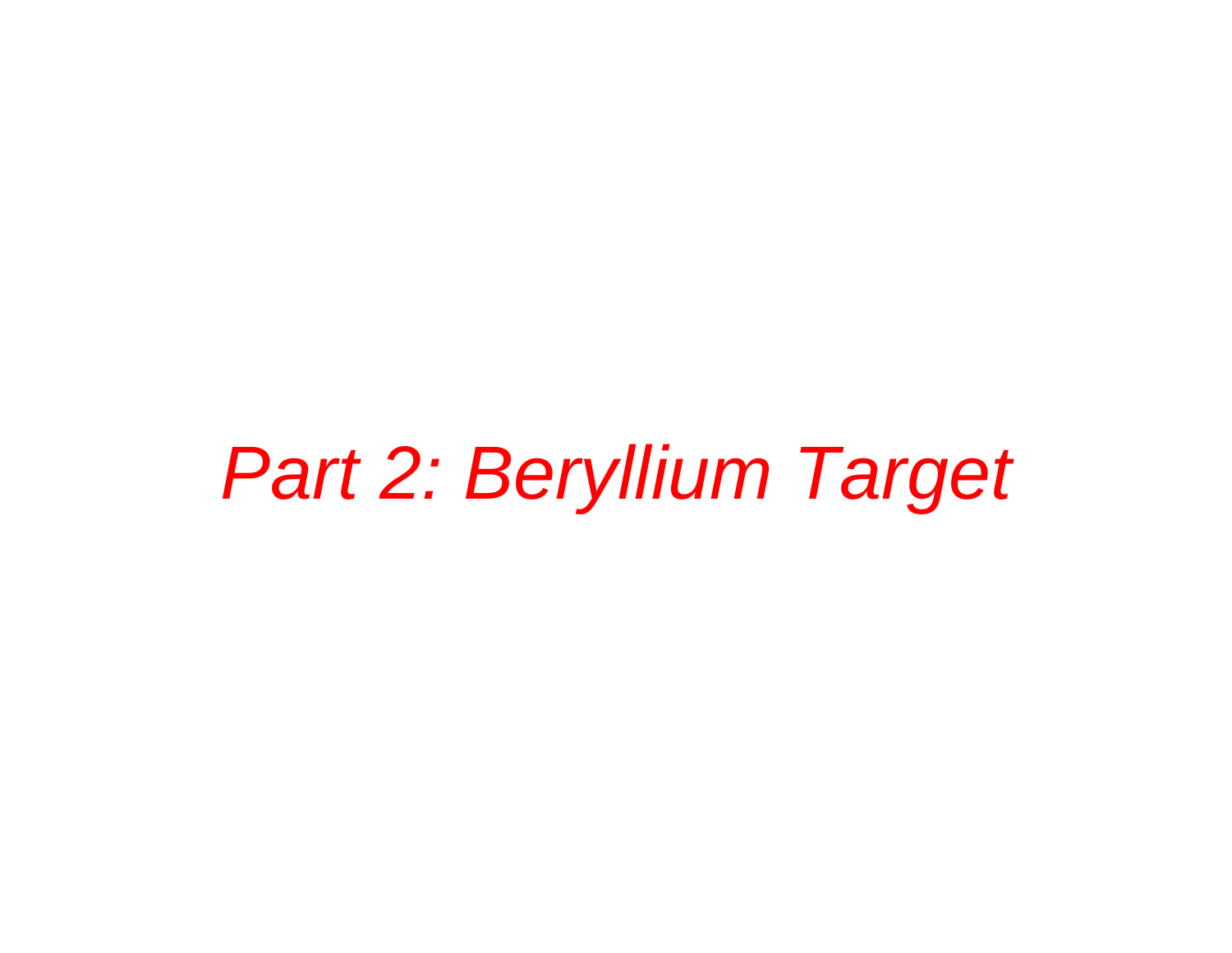# Part 2: Introduction

- Using MARS15 to study energy deposition.
- Study II geometry and magnetic field map.
- Using optimized target parameters for Beryllium Target & Proton Beam (length of 70cm on z-axis & radius of 6mm for Be target, tilt of 45 mrad for both target and beam to z-axis).
- The number of particles in a given pulse of beam (4MW, 8GeV) is 3.125\*10<sup>15</sup> s<sup>-1</sup>.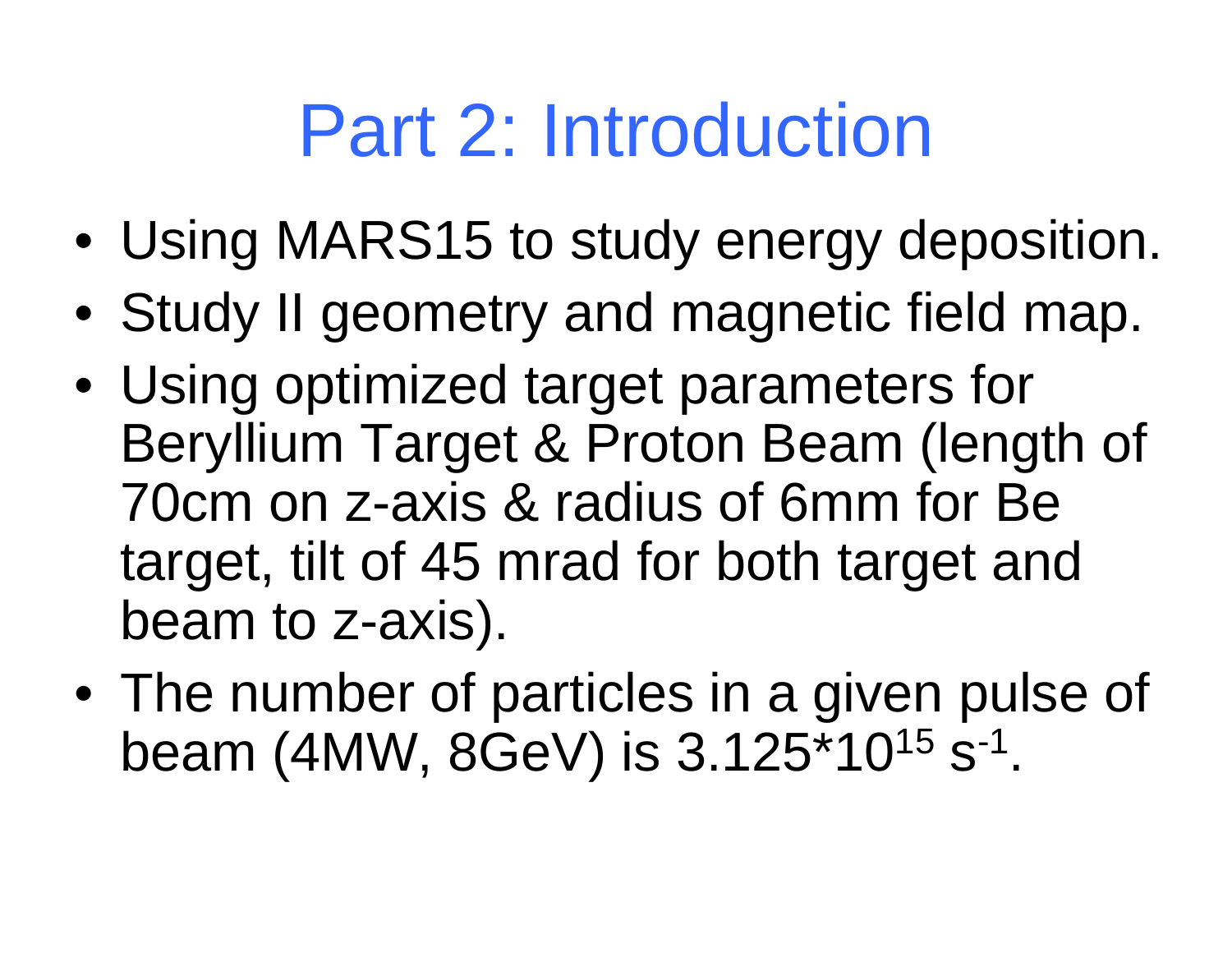## Part 2: Target Geometry

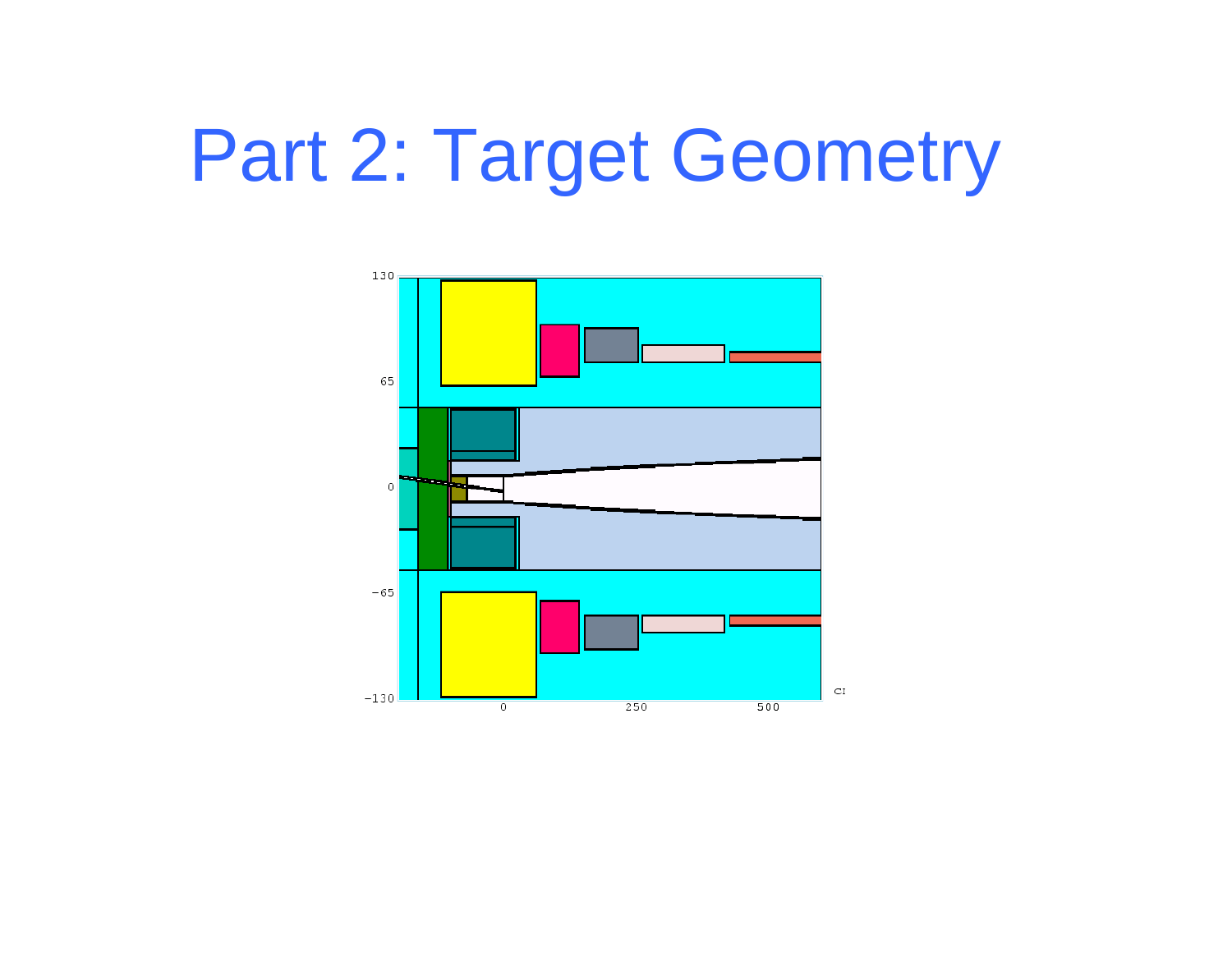# Part 2: Power Deposition in SC1

| Target           | Energy Dep.     | Power Dep. |
|------------------|-----------------|------------|
|                  | (GeV)           | (KW)       |
| <b>Beryllium</b> | $2.419*10^{-2}$ | 12.095     |
| <b>Mercury</b>   | 4.956*10-2      | 24.780     |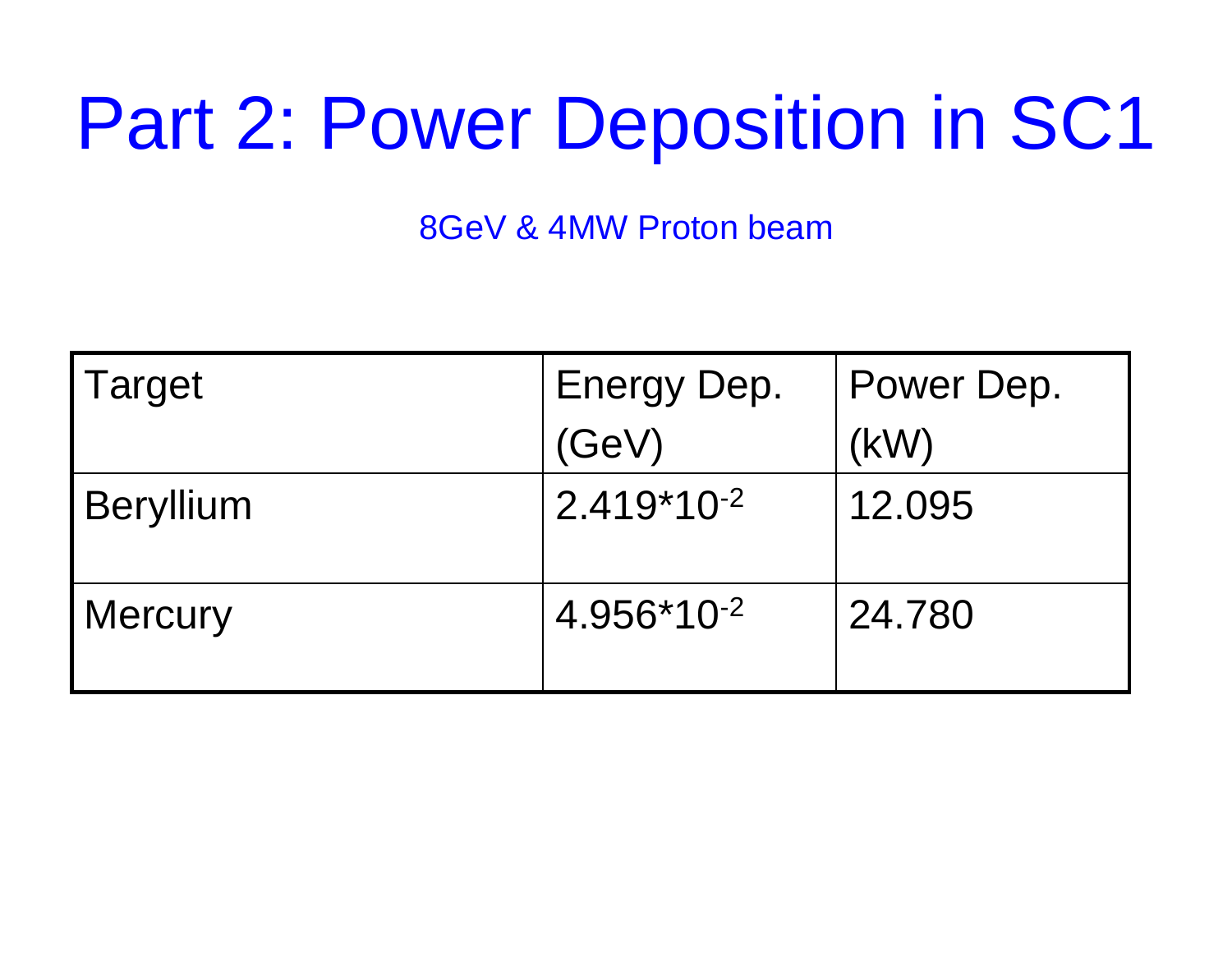# Part 2: Distribution of Energy **Deposition**



Beryllium **Mercury**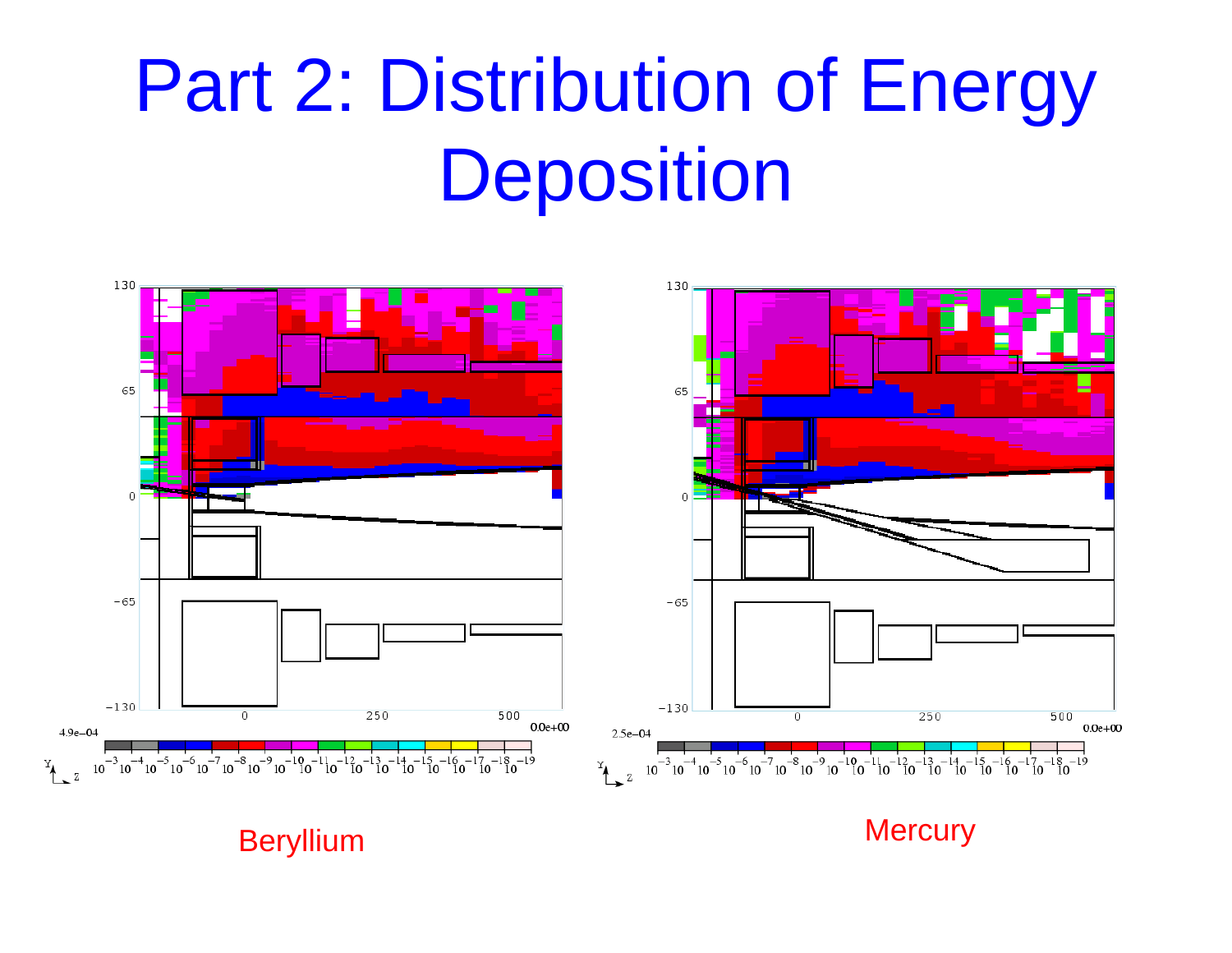# Part 2: Energy Deposition

| <b>Regional Name</b>    | <b>Beryllium</b> | <b>Mercury</b> |
|-------------------------|------------------|----------------|
|                         | ED [GeV]         | ED [GeV]       |
| <b>WC Shield</b>        | 3.777            | 3.656          |
| <b>Pre Trgt</b>         | 1.231*10-6       | 2.194*10-6     |
| <b>Hg Pool</b>          |                  | 0.02657        |
| Hg Jet                  |                  | 0.7572         |
| <b>Beryllium Target</b> | 0.291            |                |
| <b>Be Window</b>        | $2.239*10-3$     | $5.683*10-3$   |
| <b>STST Env</b>         | 1.3755           | 0.8325         |
| <b>Res Sol</b>          | 0.1197           | 0.2336         |
| FeCo #1,#2,#3           | 0.014            | 0.0226         |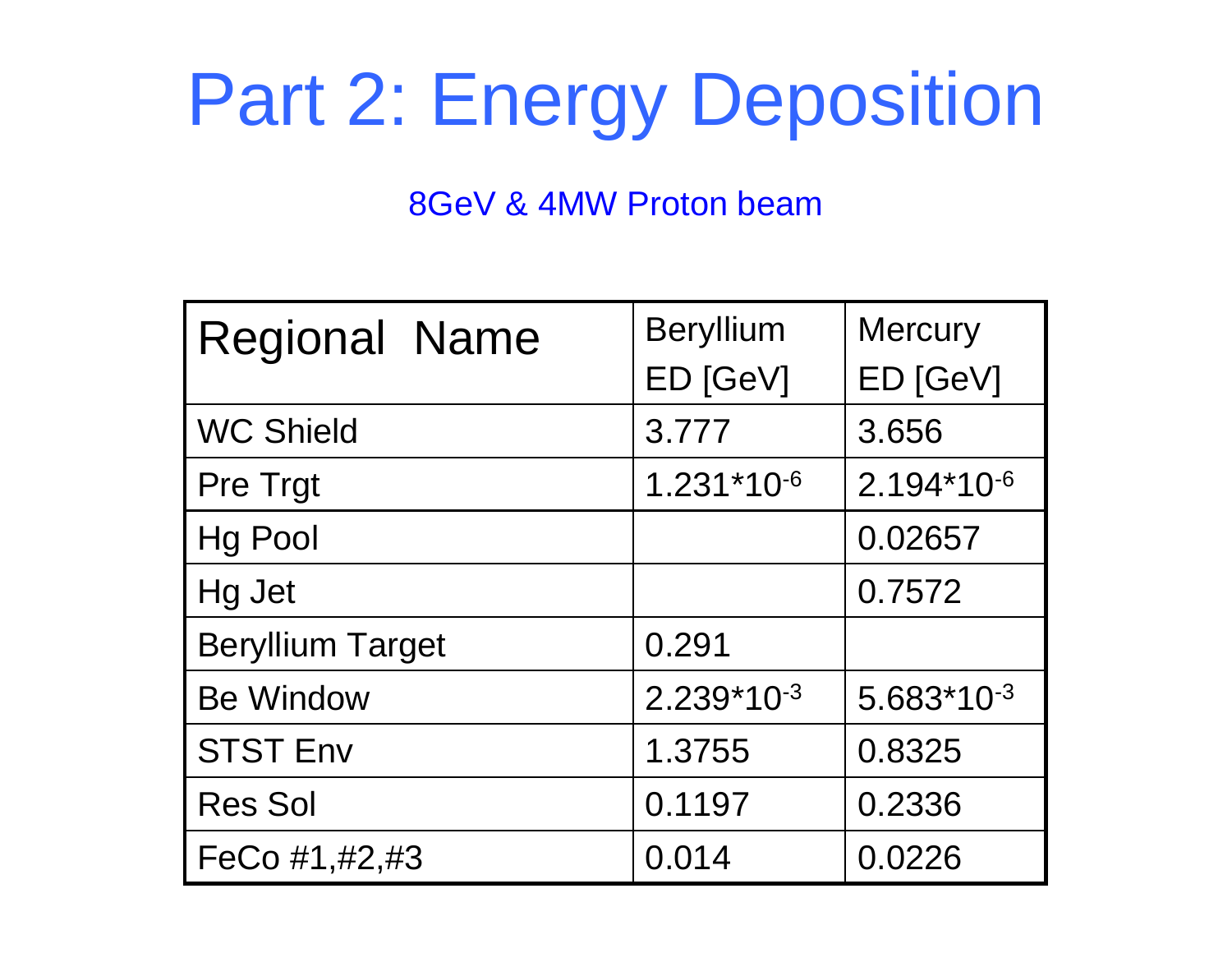# Part 2: Energy Deposition

| <b>Regional</b> | <b>Beryllium</b> | <b>Mercury</b>         |
|-----------------|------------------|------------------------|
| <b>Name</b>     | ED [GeV]         | ED [GeV]               |
| SCSol #1        | $2.379*10^{-2}$  | 4.956*10 <sup>-2</sup> |
| SCSol #2        | $3.915*10^{-3}$  | $5.538*10^{-3}$        |
| SCSol #3        | $1.687*10^{-3}$  | $2.189*10^{-3}$        |
| SCSol #4        | $1.531*10^{-3}$  | 7.529*10-4             |
| SCSol #5        | 8.789*10-4       | $1.426*10^{-4}$        |
| SCSol #6        | $5.538*10^{-4}$  | $1.410*10-4$           |
| SCSol #7        | $2.779*10^{-2}$  | $4.665*10^{-3}$        |
| SCSol #8        | $1.170*10-2$     | $1.984*10^{-3}$        |
| SCSol #9        | $7.501*10^{-3}$  | $1.215*10^{-3}$        |
| SCSol #10       | $5.282*10^{-3}$  | $5.505*10^{-4}$        |
| SCSol #11       | $3.472*10^{-3}$  | $6.656*10^{-4}$        |
| SCSol #12       | $2.882*10^{-3}$  | 4.638*10 <sup>-4</sup> |
| SCSol #13       | $1.784*10^{-2}$  | $3.950*10-3$           |